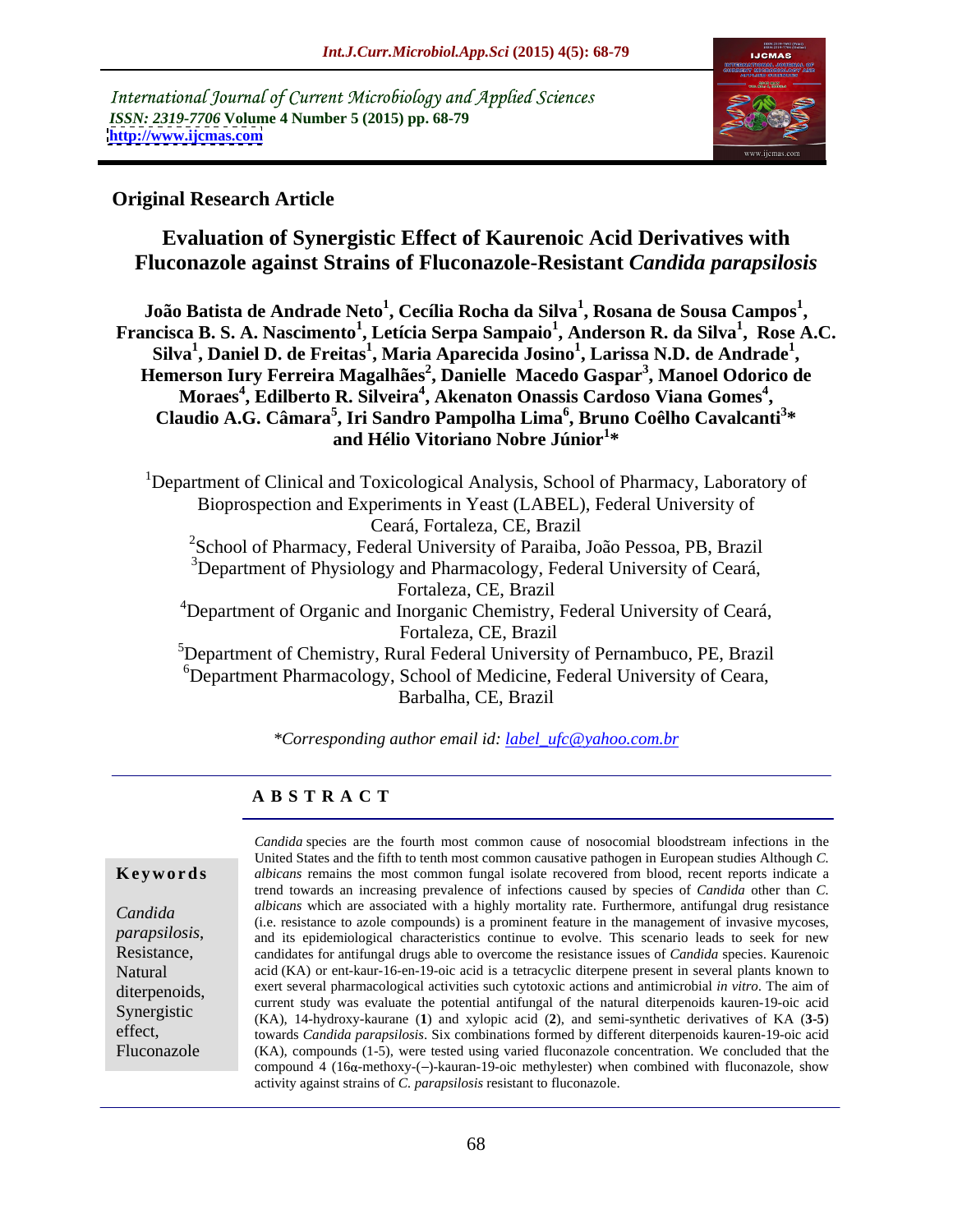infections in the United States and the fifth European studies (Bassetti *et al*., 2007; Picazo *et al*., 2008; Arnold *et al*., 2010). They are the most common cause of invasive fungal infection among hospitalized by potential antifungal of the natural patients (Zaoutis *et al.*, 2005; Ha *et al.*, diterpenoids kauren-19-oic acid (KA), 14-<br>2012) and are responsible for substantial bydroxy-kaurane (1) and xylopic acid (2), medical and major economic burdens (Gagne and Goldfarb, 2007). Although *C. albicans* remains the most common fungal isolate recovered from blood, recent reports indicate a trend towards an increasing prevalence of infections caused by species **Chemicals:** The procedure used for of *Candida* other than *C. albicans* which are associated with a highly mortality rate described in a previous publication (Fridkin, 2005; Nucci and Marr, 2005; (Cavalcanti *et al.*, 2010). The experimental Sipsas *et al.*, 2009: Horn *et al.*, 2009). The experimental procedures for obtaining 14-hydroxy-Sipsas *et al*., 2009; Horn *et al*., 2009).

A principal factor in patients with serious underlying diseases is clinical resistance. Despite of many medical interventions and novel antifungal drugs have been developed, morbidity and mortality rates due to candidemia have hardly improved over the in Figure 1. past 20 years (Zaoutis *et al*., 2005; Falagas

Furthermore, antifungal drug resistance (i.e. resistance to azole compounds) is a prominent feature in the management of invasive mycoses, and its epidemiological characteristics continue to evolve (Kanafani and Perfect, 2008). This scenario leads to seek for new candidates for antifungal drugs Federal University of Ceará able to overcome the resistance issues of *Candida* species.

Kaurenoic acid (KA) or ent-kaur-16-en-19- dextrose agar (Himedia Mumbai, India) and oic acid (Figure 1) is a tetracyclic diterpene incubated at 35°C for 24 h. They were then present in several plantsknown to exert plated on CHROMagar *Candida* (Himedia several pharmacological activities such as anti-inflammatory *in vivo* (Paiva *et al*.,

**Introduction** 2002; Mizokami *et al*., 2012), smooth *Candida* species are the fourth most 2003; Tirapelli *et al.*, 2005), cytotoxic common cause of nosocomial bloodstream actions (Costa-Lotufo *et al.*, 2002; to tenth most common causative pathogen in (de Andrade *et al*., 2011; Okoye *et al*., 2012) muscle relaxant (de Alencar Cunha *et al*., 2003; Tirapelli *et al*., 2005), cytotoxic actions (Costa-Lotufo *et al*., 2002; Cavalcanti *et al*., 2009) and antimicrobial *in vitro*.

> The aim of current study was evaluate the potential antifungal of the natural diterpenoids kauren-19-oic acid (KA), 14 hydroxy-kaurane (**1**) and xylopic acid (**2**), and semi-synthetic derivatives of KA (**3-5**) towards *Candida parapsilosis*.

### **Materials and Methods**

**Chemicals:** The procedure extraction of kaurenoic acid (KA) was described in a previous publication (Cavalcanti *et al*., 2010). The experimental procedures for obtaining kaurane (1), xylopic acid (2),  $16\alpha$ -methoxy- $(-)$ -kauran-19-oic acid (3), 16 $\alpha$ -methoxy- $(-)$ -kauran-19-oic methyl ester (4) and 16 $\alpha$ hydroxy- $(-)$ -kauran-19-oic acid (5) were described in detail by Cavalcanti et al. (2009). Their chemical structures are shown in Figure 1.

*et al*., 2006). **Isolates:** We used four strains of *C. parapsilosis* (Da Silva *et al*., 2011) for these studies that had been isolated from blood samples at the Central Public Health Laboratory (LACEN-CE) and were part of the Collection of Yeasts of the Laboratory of Bioprospection and Experiments in Yeast affiliated with the School of Pharmacy at Federal University of Ceará (LABEL/FF/UFC).

> The strains were inoculated on Sabouraud Mumbai, India) to assess purity.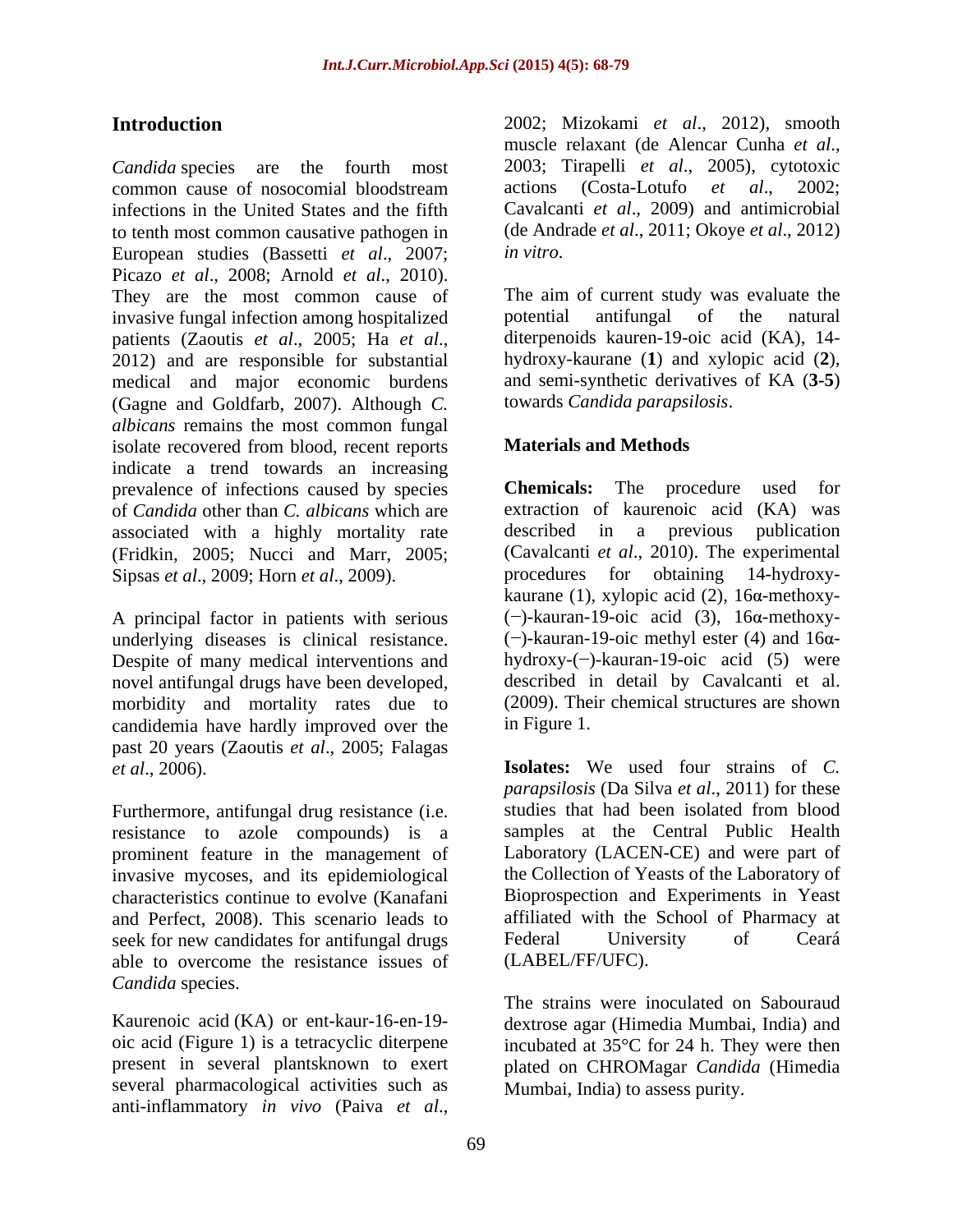## **Antifungal susceptibility test and**

The broth microdilution (BMD) conditions in MEM with Earle's salts. susceptibility test was performed according to the document M27-A3. Fluconazole All culture media were supplemented with (Merck Sharp & Dohme, São Paulo, Brazil) and kaurenoic acid and derivatives  $(1-5)$  100  $\mu$ g/mL penicillin, and 100  $\mu$ g/mL were dissolved in distilled water and streptomycin at  $37^{\circ}$ C with  $5\%$  CO<sub>2</sub>. For dimethyl sulfoxide (DMSO; Sigma evaluation of cytotoxic effects, cells were Chemical), respectively. Fluconazole was grown for 2 days prior to treatment with the tested in the range of 0.125–64  $\mu$ g/mL and test substances, and afterwards, the medium kaurenoic acid and derivatives (1-5) in the was replaced with fresh medium containing range of 0.25–128 µg/mL. The strains were the test substance or DMSO solution for classified as susceptible (S) or resistant (R) to fluconazole according to the document the culture medium was kept constant, less M27-S4 (CLSI, 2012). After determining the MIC of each drug, the checkerboard technique was performed. **Inhibition of mammalian V79 cell**

The percent inhibition of cell growth in the well containing cells only. Thus, the cells dimethylthiazol-2-yl)-2,5-diphenyl tetra were exposed to varying concentrations  $(0.25-128 \quad \mu g/mL)$  of kaurenoic acid inhibitory concentration index (FICI) as follows: FICI=[FC]/[CFS] + [AKC]/[CAKS], where [FC] and [AKC] represent the MICs of fluconazole and kaurenoic acid and derivatives (1-5) acting in combination, whereas [CFS] and [CAKS] are the MICs of the same drugs acting alone, respectively. The interaction between the drugs was classified as synergistic (FICI < 0.5; SYN), indiferent  $(0.5 <$  FICI  $\leq 4.0$ ; IND), or antagonic (FICI  $> 4.0$ ; ANT) (Da Antiformgla susceptibility test and Henriques Gradat linearing of Rio and Henrich Carliston of The henrich continues (Federal University of Rio and the state of the state of the state of the state of the state of the stat

Chinese hamster lung fibroblasts (V79 cells)

**evaluation of drug interaction** Grande do Sul, Porto Alegre, Brazil). V79 cells were cultivated under standard conditions in MEM with Earle's salts.

> 10% fetal bovine serum, 2 mM glutamine, control. The final concentration of DMSO in than 0.1% (v/v) (Cavalcanti *et al.*, 2009).

# proliferation – MTT test

presence of the various drug combinations Cell growth was quantified by the ability of was determined in relation to the control living cells to reduce the yellow dye  $(3-(4,5$ derivatives in combination with 2  $\mu$ g/mL experiments, V79 cells were plated in 96fluconazole and the interaction between acid well plates (0.3 x 106 cells/well), and test kaurenoic and its derivates and fluconazole compounds (0.156 to 100  $\mu$ g/mL), dissolved was determined by calculating the fractional in DMSO (0.1%), were then added to each  $dimethylthiazol-2-yl)-2,5-diphenyl$ zolium bromide) (MTT, Sigma Chemical) to a purple formazan product. For the well, followed by incubation for 24 h.

> Afterwards, the plates were centrifuged and the medium replaced by fresh medium (150  $\mu$ L) containing 0.5 mg/mL MTT. Three hours later, the MTT formazan product was dissolved in 150 µL DMSO and absorbance was measured using a multiplate reader (Spectra Count, Packard, Ontario, Canada).

Silva *et al.*, 2013, 2014). **quantified** as the percentage of control **Mammalian Cells and cultures** Experiments were carried out in duplicate The effect of the test substances was absorbance of the reduced dye at 595 nm. and repeated at least three times (Cavalcanti *et al.*, 2009).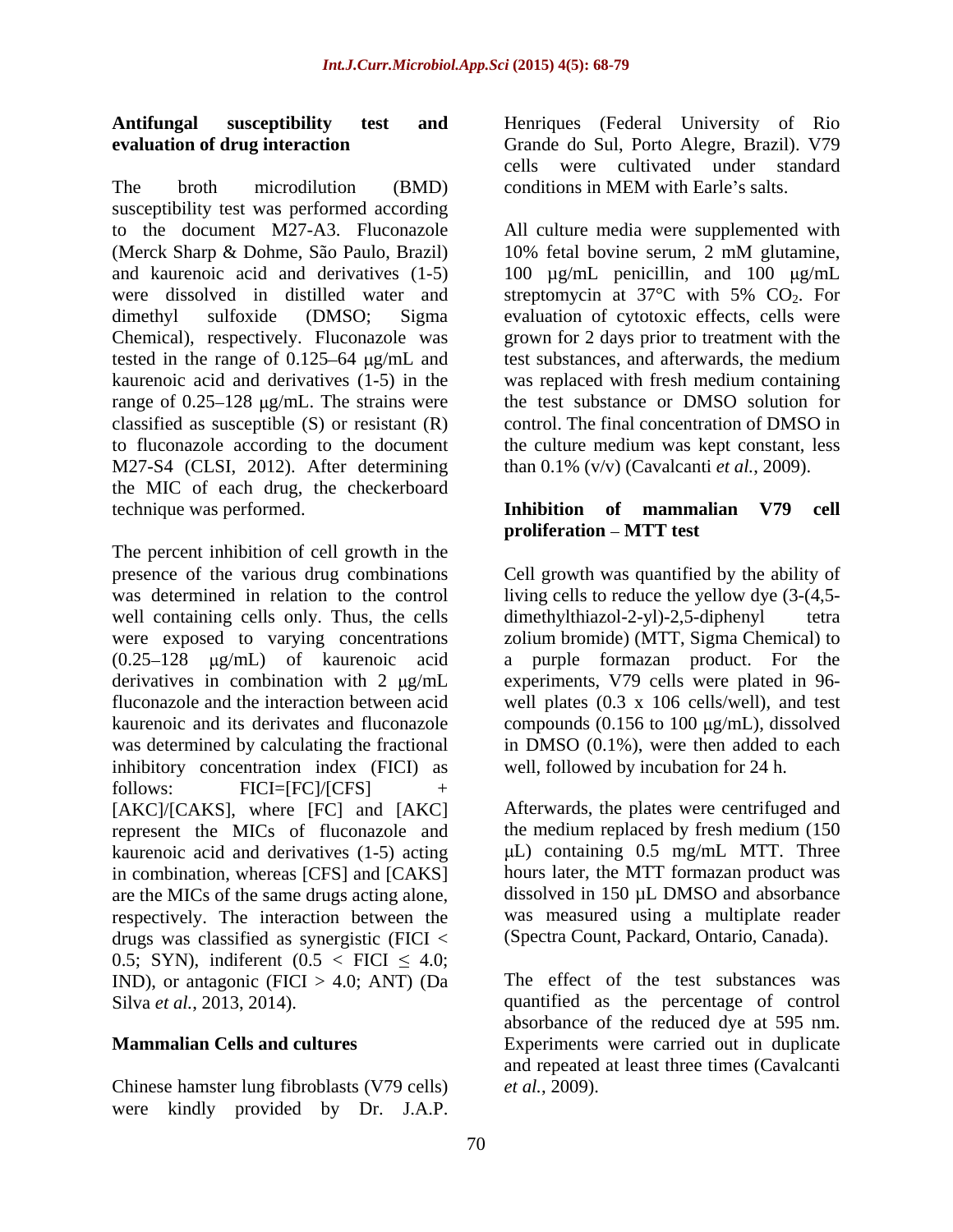Cultured V79 fibroblasts were plated at a micronuclei was carried out according to concentration of 0.6 x  $10^6$  cells/mL and incubated for 6 h with tested compounds (100  $\mu$ g/mL). MMS (4 x 10-5 M) was used **Result and Discussion** as a positive control. The alkaline version of the comet assay (single cell gel **Synergistic effect of kaurenoic acid** electrophoresis) was performed as described by Singh *et al*. (1988) with minor modifications (Hartmann and Speit, 1997). The fluconazole susceptibility profiles of the Slides were prepared in duplicate, and 100 *C. parapsilosis* strains were assessed using cells were screened per sample (50 cells the microdilution technique previously from each duplicate slide), using a fluorescence microscope (Zeiss) equipped with a 515–560 nm excitation filter, a 590 strains tested with fluconazole. All strains nm barrier filter, and a 40x objective. Cell scoring and the calculation of damage index  $\mu$ g/mL. The synergism between kaurenoic were performed according to the protocol acid derivatives and fluconazole was described above (yeast alkaline comet assay) determined using the checkerboard (Mioreli *et al*., 2008). technique, whose association of compound 4

Cultured V79 fibroblasts were plated at a concentration of  $0.6 \times 10^6$  cells/mL and concentration of 0.6 x 10 6 cells/mL and **Cytotoxic Activity of kaurenoic acid and** incubated for 6 h with tested compounds (100 µg/mL). MMS (4 x 10-5 M) was used as a positive control. After treatment, the cultures were washed twice with medium<br>and cytochalasin B  $(3 \mu g/mL)$  was added to cytotoxicity against human leukocytes as

Cells were harvested 72h after the start of treatment, resuspended in a 75mM KCl solution, maintained at  $4°C$  for 3min (mild hypotonic treatment), and fixed with cold methanol/acetic acid (3:1) solution. This fixation step was repeated twice, and finally, cells were resuspended in a small volume of investigated whether this compound could methanol/acetic acid (3:1) solution and

Slides were stained with 10% Giemsa (pH of potential genotoxic agents (Mioreli et al., 6.8) for 4 min, mounted and coded prior to microscopic analysis. Micronuclei were

**Alkaline comet assay** counted in 2000 binucleated cells with well-  $^{6}$  collected and Equal Concept (2000)  $\text{cells/mL}$  and Fenech (2000). preserved cytoplasm. The identification of Fenech (2000).

### **Result and Discussion**

## **derivatives and fluconazole**

**Cytokinesis-block micronucleus assay** on fluconazole-resistant strains (FICI described (CLSI, 2012). Table 1 showed no variation in the susceptibility of different studied showed MIC 50 values above 64 determined using the checkerboard with fluconazole showed synergistic effect 0.50).

## **derivatives in V79 cell**

and cytochalasin B (3 µg/mL) was added to cytotoxicity against human leukocytes as the cultures at 44h post-initiation, as analyzed by the MTT assay compared with described by Fenech (2000). the control group (p <0.05). The compounds Table 2 showed that kaurenoic acid and derivatives (1-5) showed moderate 1-5 showed no cytotoxicity when treated alone compared to the control.

### **Genotoxicity effect in V79 cell**

dropped onto clean slides. alkaline comet test. This test is the most In order to evaluate the kaurenoic acid and derivatives (1-5) genotoxicity, we induce DNA damage applying the *in vitro* frequently used assay for routine screening of potential genotoxic agents (Mioreli *et al*., 2008) and can be performed with <sup>a</sup> variety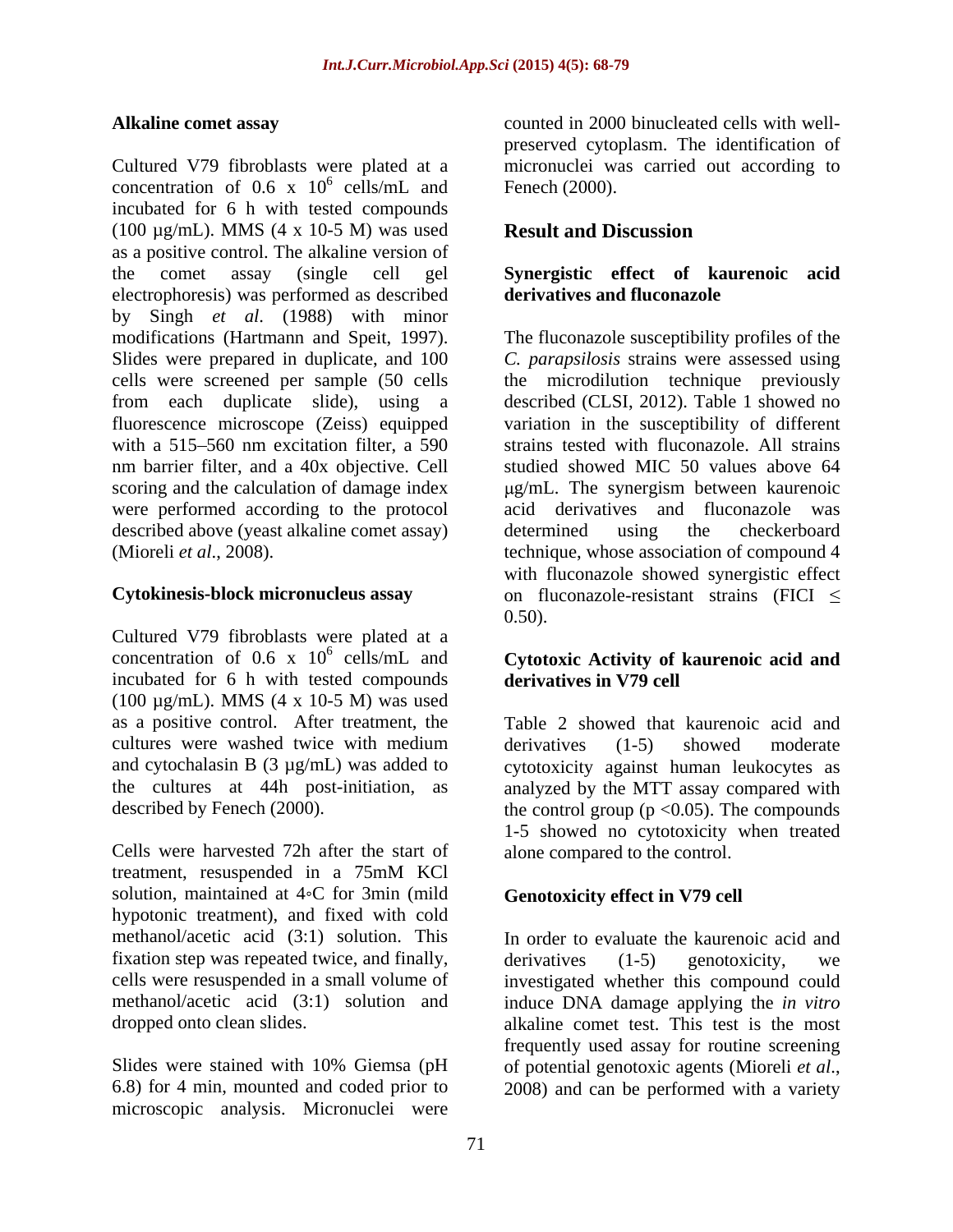of cell types, including V79 cell lines. As shown in Figure 2, the compounds 1-5 did not generate significant DNA damage in comparison to untreated cells  $(p \le 0.001)$ . association of compound 4 with fluconazole However, the kaurenoic acid induced a significant ( $p \leq 0.001$ ) increase in DNA damage in V79 cell.

*C. parapsilosis* strains were assessed using described (CLSI, 2012). Table 1 shows no variation in the susceptibility of different

Because this context, much effort has been kaurenoic acid derivatives (1–5) was also and is being done to solve this problem, evaluated through the MTT assay, comet such as improving the effectiveness of using antifungal combination therapy and the search for new molecules with antifungal activity (GUO *et al*, 2008; Da Silva *et al*, 2013; Da Silva *et al*, 2014) published data on the antifungal activity of the respective IC50 of 7.43 (7.25–7.91). As shown in compounds against species of *Candida*  Figure 2, the five compounds derived from *parapsilosis* resistant to fluconazole kaurenoic acid (KA) tested did not cause demonstrated different activities between the DNA damage in V79 cells compared to the molecules, which can remote in to a control group  $(p < 0.05)$ . Treatment of cells

The synergism between acid kaurenoic and its derivate and fluconazole was determined using the checkerboard technique, whose showed synergistic effect on fluconazoleresistant strains (FICI  $\leq$  0.50).

**Mutagenic effect in V79 cell** terpenes 6 were tested for their potential Results of mutagenicity tests are shown in molecules may not only be used as Figure 3. The compounds 1-5 were neither antifungal agents but also as synergistic cytotoxic nor mutagenic, at the agents with conventional drugs such as concentration range employed in V79 fluconazole. Thus a possible use of these fibroblasts, since the survival rate did not compounds in combination with antifungal decrease. However, the kaurenoic acid agents fluconazole in the case, can promote showed mutagenic against V79 cell. better efficacy of the drug by administration The fluconazole susceptibility profiles of the therapy may be used in an attempt to prevent the microdilution technique previously populations in vivo pathogenic fungi In a paper published by Zore *et al.* (2011), terpenes 6 were tested for their potential effect anticandida, showing that these of lower doses. In addition, the combination appearance of resistant (Estrella, 2004).

strains tested with fluconazole. All strains The diterpenes kaurenoics emerge as studied showed MIC50 values above 8 potential molecules, bearing in mind that g/mL. The antifungal resistance, especially several studies have demonstrated diverse to azoles, has emerged as a major clinical biological effects such as bacterial activity problem for immunocompromised patients and tumor cytotoxicity (Kubo *et al.*, 2004; and patients with high-risk hospitalized Kondoh *et al.*, 2004; Cavalcanti *et al.,* fungal infections (Pfaller, 2012). 2010). In the present study, the cytotoxic, genotoxic and mutagenic activity of the five and micronucleus V79.

structure-activity relationship. with DNA damage caused KA. As shown in Table 2, neither the derivatives  $(1-5)$  was the MTT cytotoxicity  $(IC50 > 25)$ ug / mL). Already kaurenoic acid (KA) had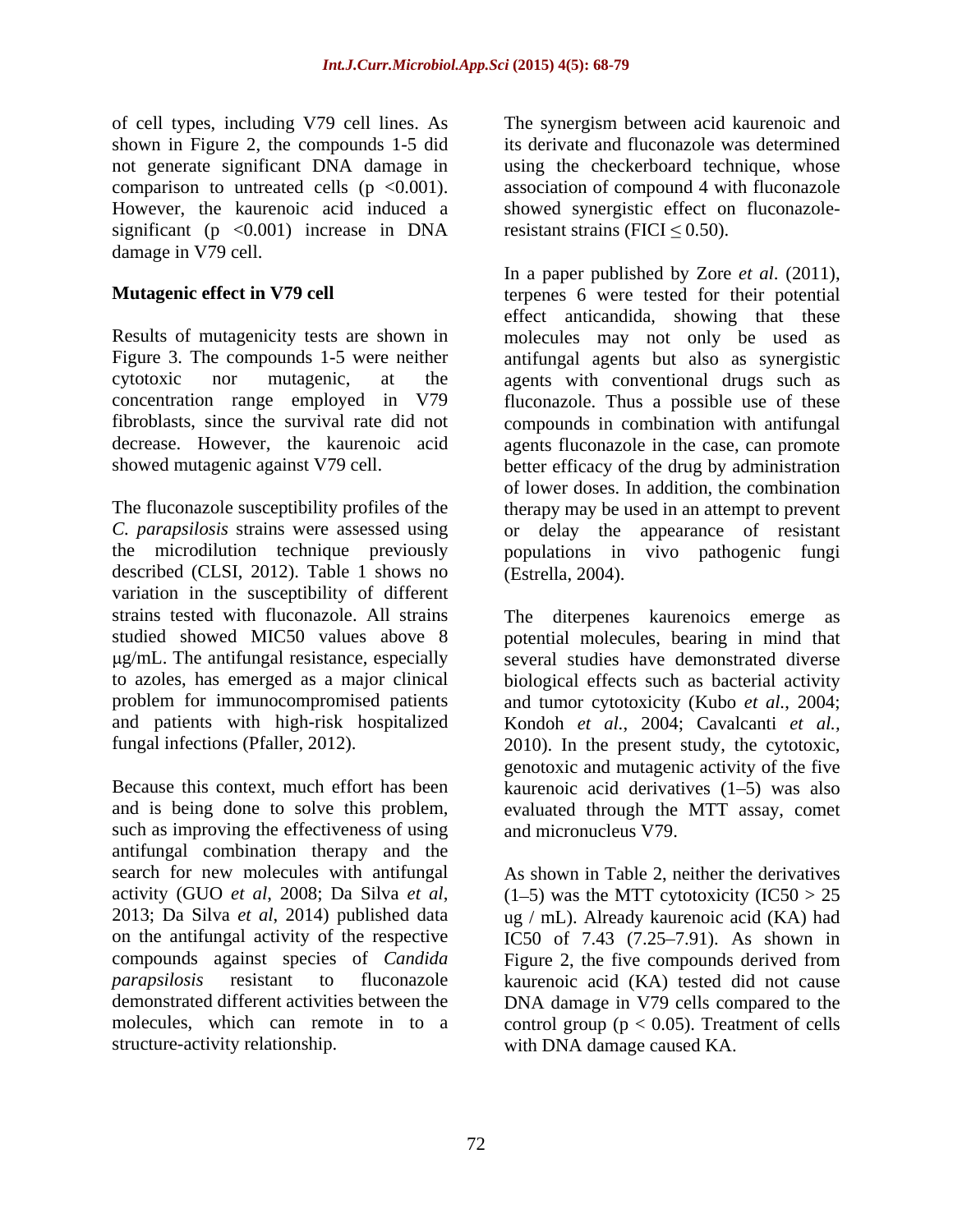|                                                                                                     |                                            |                                                                                         | MIC'                                                                                                                                                                                                                                                                                                                                                                                                                                                                                                                                                                                                                                                                                                                                                                                                                                                          |                            |                  |
|-----------------------------------------------------------------------------------------------------|--------------------------------------------|-----------------------------------------------------------------------------------------|---------------------------------------------------------------------------------------------------------------------------------------------------------------------------------------------------------------------------------------------------------------------------------------------------------------------------------------------------------------------------------------------------------------------------------------------------------------------------------------------------------------------------------------------------------------------------------------------------------------------------------------------------------------------------------------------------------------------------------------------------------------------------------------------------------------------------------------------------------------|----------------------------|------------------|
| <b>Strains</b> <sup>a</sup>                                                                         | $FLC^b$<br>$\overline{\text{MIC}}_{50}$ 24 | <b>Standard MIC</b>                                                                     | Combination MIC $d$ (2ug/mL)                                                                                                                                                                                                                                                                                                                                                                                                                                                                                                                                                                                                                                                                                                                                                                                                                                  | $\mathbf{FICI}^{\text{e}}$ | INT <sup>f</sup> |
|                                                                                                     |                                            |                                                                                         | 4 5 KA FLC 1 2                                                                                                                                                                                                                                                                                                                                                                                                                                                                                                                                                                                                                                                                                                                                                                                                                                                | 5 KA 1 2 3 4 5             |                  |
|                                                                                                     |                                            |                                                                                         | C. parapsilosis 1 ≥ 8 > 128 > 128 > 128 > 128 > 128 > 128 <sup>&gt; 128</sup> 2 > 128 > 128 > 128 <sup>&lt; 0.25</sup> > 128 17 17 17 17 0.033 17 A/A/A/A/S/A                                                                                                                                                                                                                                                                                                                                                                                                                                                                                                                                                                                                                                                                                                 |                            |                  |
|                                                                                                     |                                            |                                                                                         | C. parapsilosis 2 ≥ 8 > 128 > 128 > 128 > 128 > 128 > 128 <sup>&gt; 128</sup> 2 > 128 > 128 > 128 <sup>&lt; 0.25</sup> > 128 17 17 17 17 0.033 17 A/A/A/A/S/A                                                                                                                                                                                                                                                                                                                                                                                                                                                                                                                                                                                                                                                                                                 |                            |                  |
|                                                                                                     |                                            |                                                                                         | C. parapsilosis 3 ≥ 8 > 128 > 128 > 128 > 128 > 128 > 128 <sup>&gt; 128</sup> 2 > 128 > 128 > 128 <sup>&lt; 0.25</sup> > 128 9 9 9 0.018 9 A/A/A/A/S/A                                                                                                                                                                                                                                                                                                                                                                                                                                                                                                                                                                                                                                                                                                        |                            |                  |
|                                                                                                     |                                            |                                                                                         | C. parapsilosis 4 ≥ 8 > 128 > 128 > 128 > 128 > 128 > 128 <sup>&gt; 128</sup> 2 > 128 > 128 > 128 <sup>&lt; 0.25</sup> > 128 17 17 17 17 0.033 17 A/A/A/A/S/A                                                                                                                                                                                                                                                                                                                                                                                                                                                                                                                                                                                                                                                                                                 |                            |                  |
| = synergism (SYN); $0.5 <$ FICI $\leq 4.0$ = indifference (IND); and FICI > 4.0 = antagonism (ANT). |                                            | aFLC-resistant strains of <i>Candida parapsilosis</i> isolated from biological samples. | bFLC – Fluconazole. AKC- kaurenoic acid and derivatives (1-5). The MIC was defined as the lowest concentration that produced a 50%<br>reduction in growth of fungal cells after 48h of incubation. The procedure was performed according to CLSI protocol M27-A3. Values are<br>expressed in µg/mL for FLC and KA and derivatives (1-5). MICs represent geometric means of at least three MICs determined on different daysc<br>The synergistic effect of FLC and FLAV was calculated based on FICI (fractional inhibitory concentration index FICI=[FC]/[CFS] +<br>[AKC]/[CAKS], where [FC] and [AKC] represent the MICs of fluconazole and kaurenoic acid and derivatives acting in combination, whereas<br>[CFS] and [CAKS] are the concentrations of the same drugs acting alone. The interpretation was performed according to the value of FICI < $0.5$ |                            |                  |

**Table.1** Synergistic effect of fluconazole with kaurenoic acid (KA) and derivatives (15) against strains of *Candida parapsilosis* resistant to fluconazole and isolated in Ceará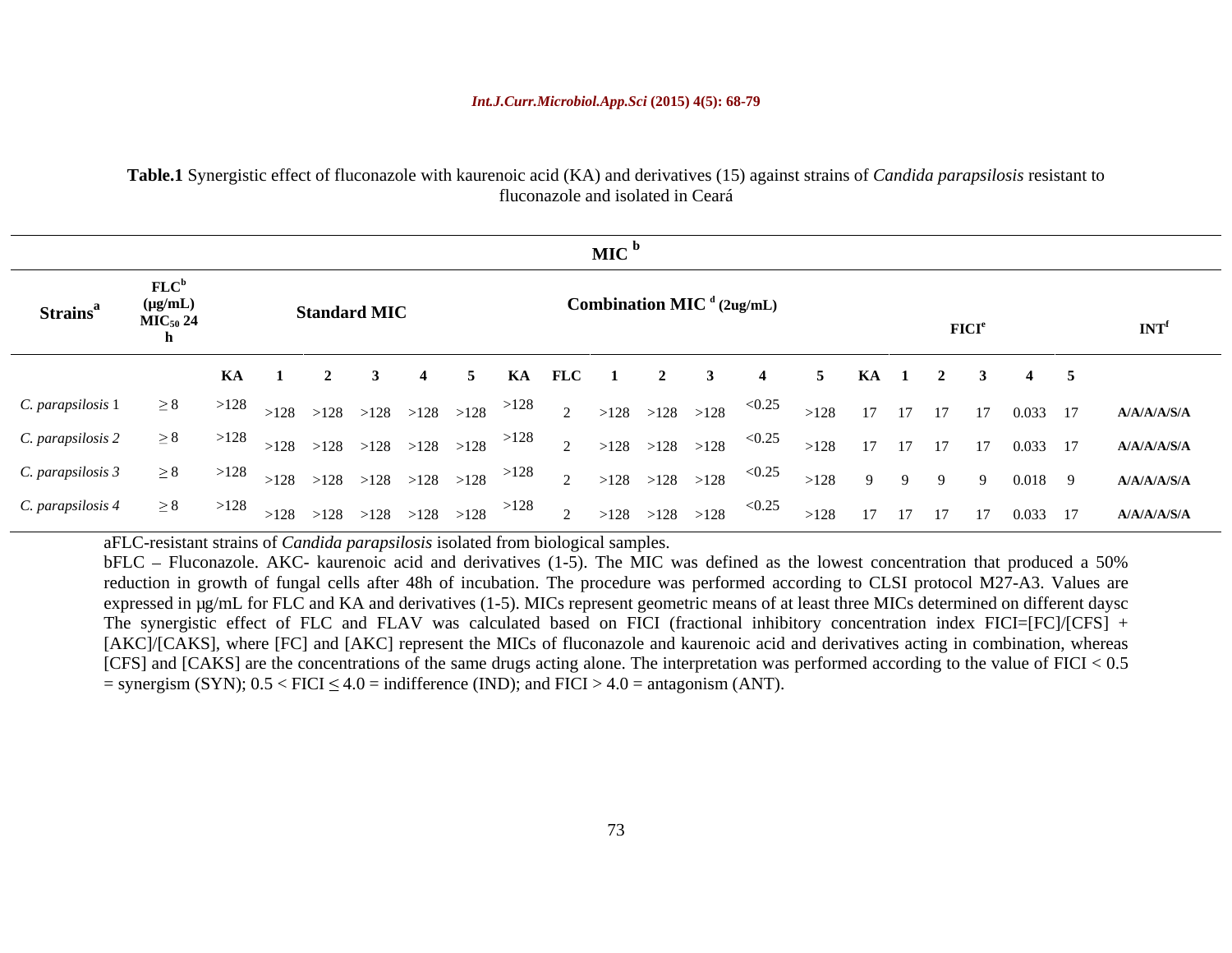### *Int.J.Curr.Microbiol.App.Sci* **(2015) 4(5): 68-79**

**Table.2** Cytotoxic activity of kaurenoic acid (KA) isolated from Xylopia sericeae and compounds (1-5) on Cells V79. Data are presented as IC50 values and 95% confidence interval (CI 95%) from three independent experiments, performed in triplicate

|           | CI $95%$<br>$(\mu g/mL)$                                                                                  |
|-----------|-----------------------------------------------------------------------------------------------------------|
| Cells V79 | the contract of the contract of the<br>KA<br>7,43<br>>100<br>>100<br>>100<br>>100<br>>100<br>$(7.25-7.9)$ |
|           | $H_0$<br>$\sum_{i=1}^{n}$<br>$\gamma_{\eta_{\eta_{\alpha}}}$ COOH<br>OAc<br>COOH                          |
|           | (KA)<br>(2)<br>(1)<br>$\sqrt{m}$ OCH <sub>3</sub>                                                         |
|           | $\frac{m}{2}$ OCH <sub>2</sub><br>$\sim$ COOH $(3)$<br>$C_{{\rm O}_2}CH_3$ (4)                            |
|           | $\searrow$ OH                                                                                             |
|           | соон<br>(5)                                                                                               |

Figure 1, Chemical structures of the kaurenoic acid(KA) and derivatives (1-5) used in the present study.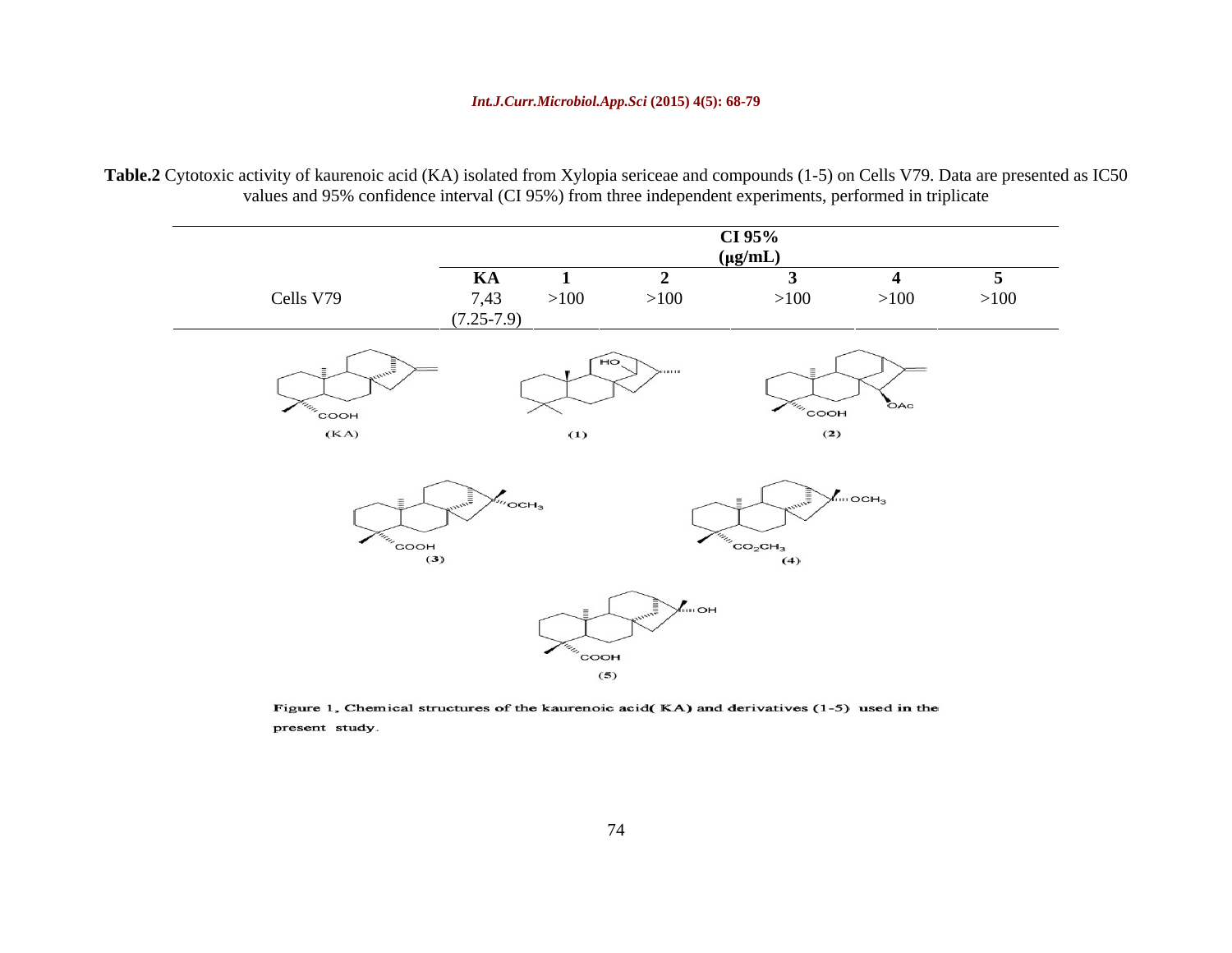

Figure 2. Effect of kaurenoic acid (KA) isolated from Xylopia sericeae and compounds (1-5) on the damage index in human leukocytes, tested in the alkaline comet assay after 24h of treatment. Bars represent the mean  $\pm$  S.E.M. of three independent experiments. \*p < 0.001 vs control (ANOVA, Tukey's test). DMSO (0.1%) and MMS ( $4 \times 10-5$  M) were used as the negative and positive controls, respectively.



Figure 3. Effect of kaurenoic acid (KA) isolated from Xylopia sericeae and compounds (1-5) inthe in vitro micronucleus assay after a 24-h treatment of human leukocytes. Bars represent the mean ± S.E.Mof three independent experiments. \*p < 0.001 vs control (ANOVA, Tukey's test). DMSO(0.1%) andMMS (4×10-5 M) were used as the negative and positive controls, respectively. Micronuclei (MN) were counted in 2000 binucleated cells (BNC) scored with well-preserved cytoplasm.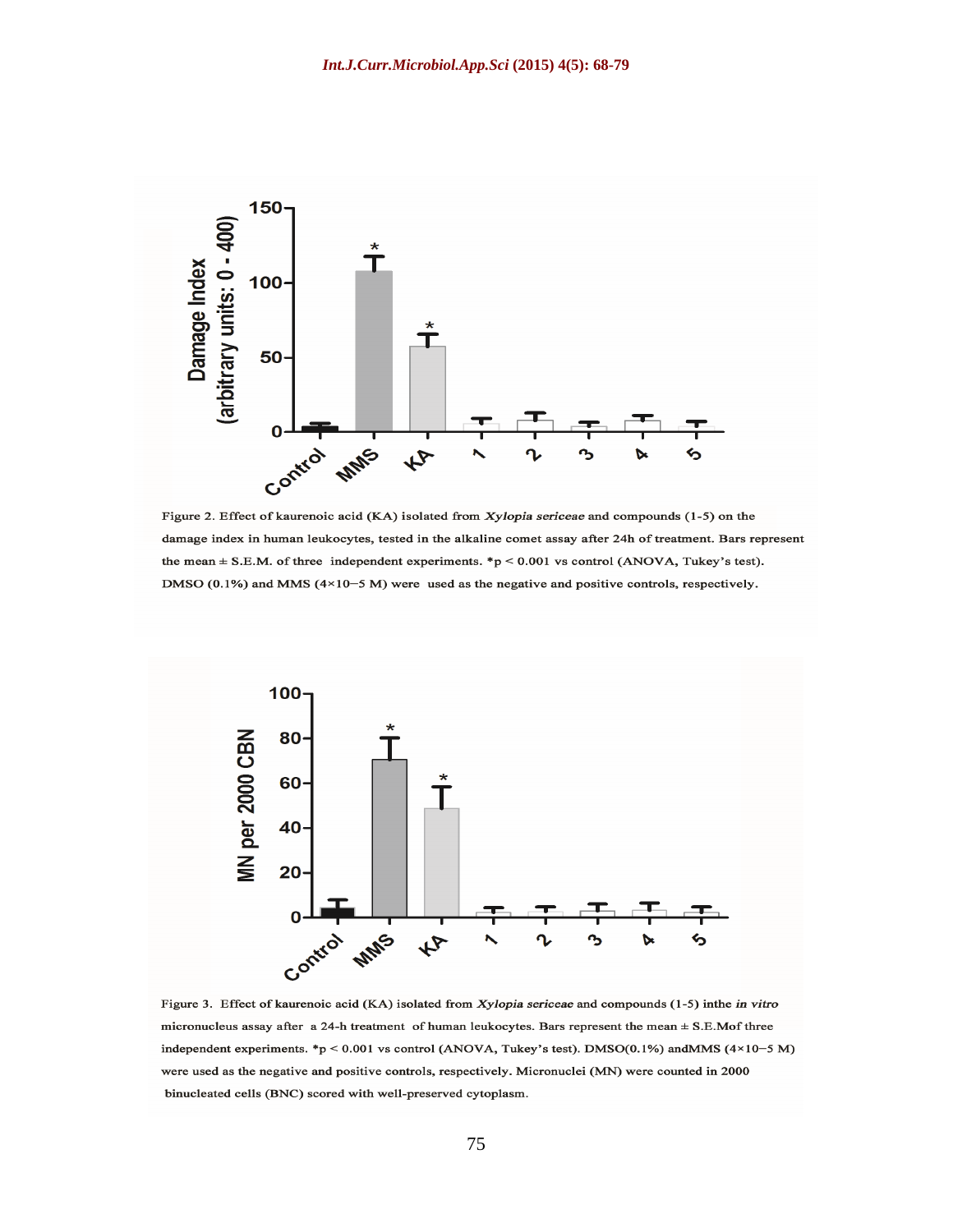determined that its cytotoxic effect in part be

The mutagenic potential of compounds (1-5) was also evaluated by testing micronuclei References induction with the use of cytochalasin B (cytokinesis blocker). After 24 hours exposure, it was observed that the Zilberberg, M.D., Labelle, A.J., derivatives of KA (1-5) had low activity Kothari, S., Kollef, M.H. 2010. derivatives of KA (1-5) had low activity Kothari, S., against binucleated cells from peripheral blood (BNC) (Figure 3). However BNC treated with KA shown to be most sensitive. According to Cavalcanti *et al*. (2009), KA is genotoxic in vitro and in vivo and mutagenic<br>in veast cells, probably due to inhibition of E., Sanguinetti, M., Bisio, in yeast cells, probably due to inhibition of topoisomerase I. F., Posteraro, B., Soro, O., Cauda,

In summary, the present data suggest that these compounds may be used as antifungal agents for the treatment of candidemia. The present study indicates a synergistic activity of the compound  $16\alpha$  -hydroxy- (-) - kauran 31. - 19 - oic acid against strains of fluconazoleresistant *C.parapsilosis*. The respective compound showed no genotoxic activity nor<br>
mutagenic potential which gives it an derivatives mechanism of action mutagenic potential which gives it an advantage, as the search for compounds with studies. 171f. Thesis (PhD in low toxicity anticandida activity is always **Example 2** Pharmacology - Department of current and relevant topic (Rajeshkumar and Physiology and Pharmacology, current and relevant topic (Rajeshkumar and Physiology and Pharmacology, Sundararaman. 2011: Tobudic *et al.*, 2012). Federal University of Ceará, Sundararaman, 2011; Tobudic *et al*., 2012). However, other studies focused on the structural modification of compounds (1-5) Cavalcanti, B.C., Bezerra, D.P., Magalhães, as well as the mechanisms of action in strains of *Candida* spp. are currently in

In conclusion, the natural diterpenoids  $Toxicol., 29(7)$ : 560–8. kauren-19-oic acid (Compound 4), presented

Previous work with the compounds (1-5) a synergistic effect with fluconazole *in vitro* due to a partial inhibitory effect of *Candida parapsilosis*. In summary, the topoisomerase (topo I) (Cavalcanti *et al*., 2009). However in <sup>a</sup> study by Cavalcanti *et al*. (2010) demonstrated that the compounds as an adjuvant in combination with (1-5) merges mainly with DNA, can induce antifungals for the treatment of candidemias, both apoptosis and necrosis in cultured HL - although a study with a larger number of 60 cells. strains is necessary to establish this against strains of fluconazole-resistant results suggest that the compound  $16\alpha$ hydroxy-(-)-kauran-19-oic acid can be used conclusion.

### **References**

- Arnold, H.M., Micek, S.T., Shorr, A.F., Zilberberg, M.D., Labelle, A.J., Kollef, M.H.  $2010$ . Hospital resource utilization and costs of inappropriate treatment of *Pharmacotherapy,*  $30(4)$ :  $361-8$ .
- Bassetti, M., Trecarichi, E.M; Righi, E., Sanguinetti, M., Bisio, R., Viscoli, C., Tumbarello, M. 2007. Incidence, risk factors, and predictors of outcome of candidemia. Survey in 2 Italian university hospitals. *Diagn. Microbiol. Infect. Dis.,* 58(3): 325 31.
- Cavalcanti, B.C. 2010. Potential in vitro evaluation of the cytotoxic nor- $\beta$ lapachônicos arilaminados derivatives mechanism of action studies. 171f. Thesis (PhD in Pharmacology) - Department of Physiology and Pharmacology, Federal University of Ceará, Fortaleza.
- progress. V.S., Pessoa, C., Costa-Lotufo, L.V. **Conclusion** DNA damage followed by apoptosis H.I.F., Moraes, M.O., Lima, A.S., Silveira, E.R., Câmara, C.A.G., Rao, 2009. Kauren-19-oic acid induces in human leukemia cells. *J. Appl. Toxicol.,* 29(7): 560–8.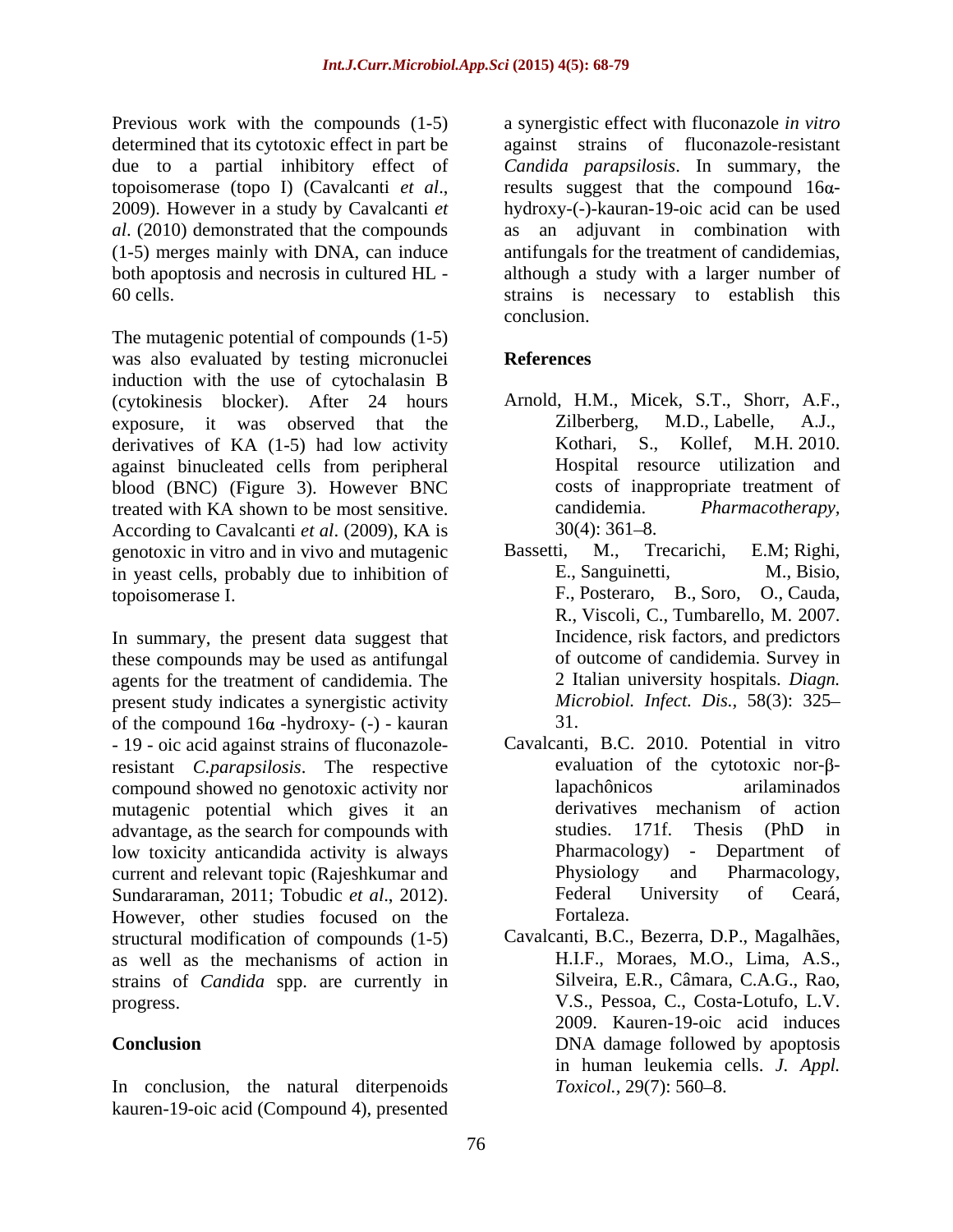- Cavalcanti, B.C., Ferreira, J.R.O., Moura, M.A.S., Camara, C.A.G., Saffi, J., Costa-Lotufo, L.V., Moraes, M.O.,
- Clinical and Laboratory Standards Institute standard M27-A3, 3rd edn. Clinical
- Clinical And Laboratory Standards Institute.
- Costa-Lotufo, L.V., Cunha, G.M.,
- Da Silva, C.R, DE Andrade Neto, J.B., studies. *Eur. J. Clin. Microbiol.*<br>Sidrim, J.J.C., Ângelo, M.R.F., *Infect. Dis.*, 25(7): 419–25.<br>Magalhães, H.I.F., Cavalcanti, B.C., Fenech, M. 2000. The *in vitro* micronucleus<br>Bri Moraes, M.O., Lobo, M.D.P., 81–95.<br>Grangeiro, T.B., Nobre Júnior, H.V. Fridkin, S.K. 2005. The changing face of *Candida tropicalis* resistant to
- D.J., Rosa, R.M., Furtado, G.V., M.A., Ferreira Ângelo, M.R., Ferreira Burbano, R.R., Silveira, E.R., Lima, Magalhães, H.I., Cavalcanti, B.C., Henriques, J.A.P., Rao, V.S.N., Nobre Júnior, H.V. 2011. Pessoa, C. 2010. Structure- *Candida spp*. strains isolated in mutagenicity relationship of Ceará, Northeastern Brazil. 2011. *J.* kaurenoic acid from *Xylopiasericeae* Moraes M.O., Silveira Macedo, D., Nobre Júnior, H.V. 2011. Susceptibility to caspofungin of *Mycol. Med., 21(4): 273-276.*
- (*Annonaceae*). *Mutant Res.,* 701(2): 153–63. Santos, F.A., Gramosa, CLSI: Reference method for broth Smooth muscle relaxant effect dilution antifungal susceptibility of kaurenoic acid, a diterpene from testing of yeasts. 2008. Approved *Copaiferalangsdorffii* on rat uterus *in*  De Alencar Cunha, K.M., Paiva, L.A., Santos, F.A., Gramosa, N.V., Silveira, E.R., Rao, V.S. 2003. of kaurenoic acid, a diterpene from *vitro. Phytother. Res.,* 17(4): 320–4.
- and Laboratory Standards Institute, De Andrade, B.B., Moreira, Wayne PA. Wayne PA. S.R., Eurtado, M.R., Ambrosio, S.R., Furtado, 2012. Reference Method for Broth V.C., Silva, A.N., Simão, M.R., DA Dilution Antifungal Susceptibility Rocha, E.M., Martins, Testing of Yeasts Fourth C.H., Veneziani, R.C. 2011. Informational Supplement M27-S4 Clinical and Laboratory Standards Institute: Wayne, PA. anticariogenic activity. *Nat. Prod.* and Laborato, B.B., Campos, R.C., Campos, R.C., Campos, R.C., Campos, T.C., Campos, T.A., Campos, T.A., Campos, T.A., Campos, T.A., Campos, T.A., Campos, T.A., Campos, T.A., T. Campos, T.A., T. Campos, T.A., T. Campos, T.A De Andrade, B.B., Moreira, M.R., Ambrosio, S.R., Furtado, N.A., Cunha, W.R., Heleno, Rocha, E.M., Martins, C.H., Veneziani, R.C. 2011. Evaluation of ent-kaurenoic acid derivatives for their *Commun.,* 6(6): 777–780.
- Farias, P.A., Viana, G.S., Cunha, Estrella, M.C. Combinations of antifungal K.M., Pessoa, C., Moraes, M.O., agents in therapy-what value are Silveira, E.R., Gramosa, N.V., Rao, they? 2004. J Antimicrob Chemother, V.S. 2002. The cytotoxic and 54(5):854-69
- embryotoxic effects of kaurenoic Falagas, M.E., Apostolou, K.E., Pappas, acid, a diterpene isolated from V.D. 2006. Attributable mortality of *Copaiferalangsdorffii* oleo-resin. candidemia: a systematic review of *Toxicon,* 40(8): 1231 234. matched cohort and case-control V.D. 2006. Attributable mortality of studies. *Eur. J. Clin. Microbiol. Infect. Dis.,* 25(7): 419–25.
	- Fenech, M. 2000. The *in vitro* micronucleus technique. Mutant Research 455(1): 81–95.
- 2013. Synergistic effects of fungal infections in health care amiodarone and fluconazole on settings. *Clin. Infect. Dis.,* 41(10): Fridkin, S.K. 2005. The changing face of
- fluconazole. *Antimicrob. Agents* <sup>1455</sup> 1460. Gagne, J.J., Goldfarb, N.I. 2007. Candidemia in the in-patient setting: treatment options and economics.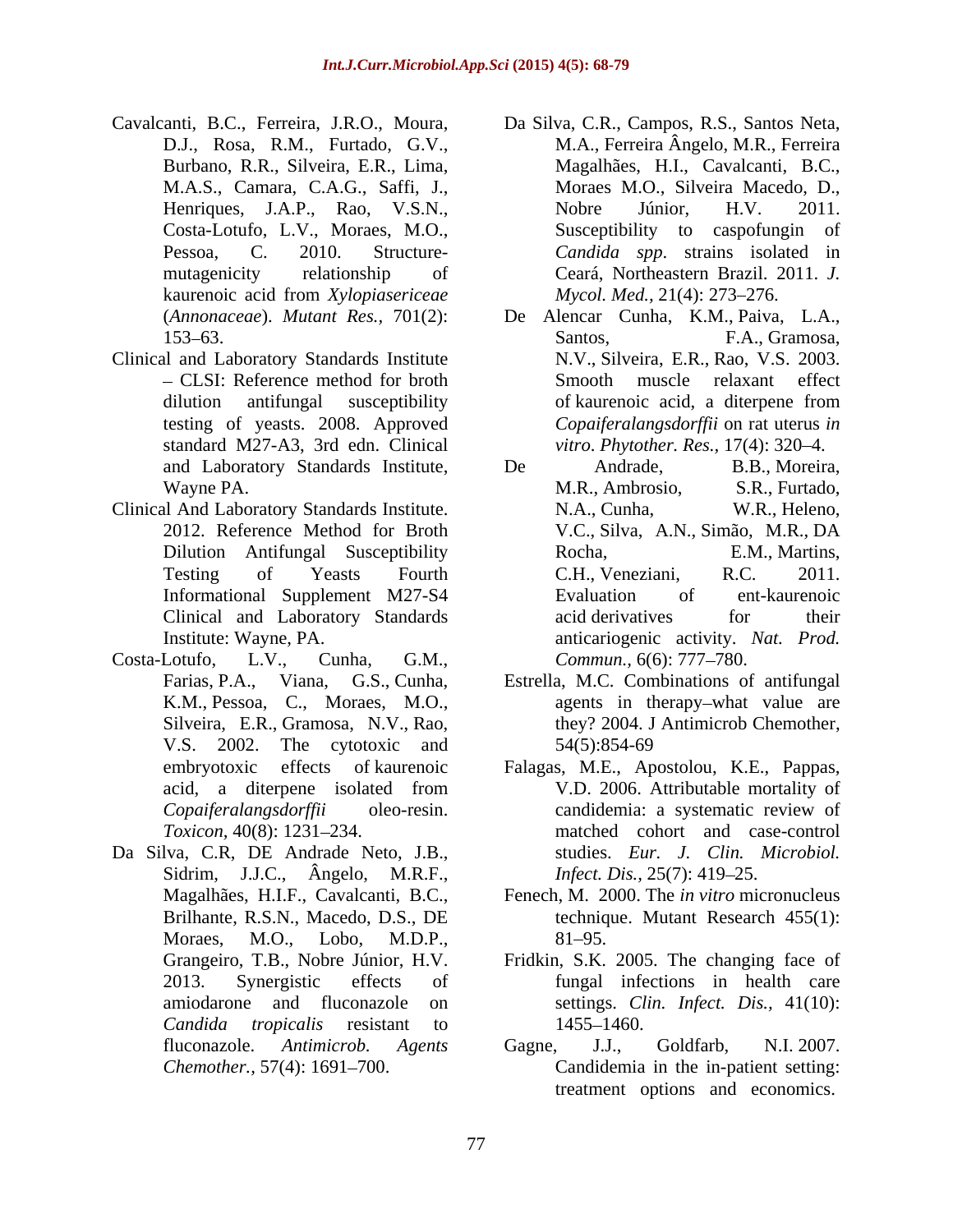- Guo, Q., Sun, S., Yu, J., Li, Y., Cao, L. resistant *Candida albicans* tested by *J. Med. Microbiol.,* 57(Pt 4): 457–62. S.R., Zarpelon,
- Ha, Y.E., Peck, K.R., Joo, E.-J., Kim, S.W.,
- Hartmann, A., Speit, G. 1997. The effects in the single cell gel test
- Horn, D.L., Neofytos, D., Anaissie 41(4): 521–526.
- 
- Kondoh, M., Suzuki, I., Sato, M., Nagashima, F., Simizu, S., Harada,
- 
- *Expert Opin. Pharmacother.,* 8(11): Miorelli, S.T., Rosa, R.M., Moura, D.J., 1643 50. Rocha, J.C., Lobo, L.A., Henriques, 2008. Synergistic activity of azoles anti-mutagenic effects of ebselen in with amiodarone against clinically yeast and in cultured mammalian V79 J.A., Saffi, J. 2008. Antioxidant and cells. *Mutagenesis*, 23(2): 93-9.
- chequerboard and time kill methods. Mizokami, S.S., Arakawa, N.S., Ambrosio, Jung, S.-I., Chang, H.H., Park, K.H., S.H., Cunha, F.Q., Verri, W.A. 2012. Han, S.H. 2012. Impact of first-line Kaurenoic acid from *Sphagneticola*  antifungal agents on the outcomes *trilobata* Inhibits Inflammatory Pain: and costs of candidemia. *Antimicrob.*  effect on cytokine production and Agents Chemother., 56(7): 3950–6. **activation** of the NO-cyclic GMPcontribution of cytotoxicity to DNA A.C., Casagrande, R., Cunha, T.M., Ferreira, protein kinase G-ATP-sensitive potassium channel signaling pathway. *J. Nat. Prod., 75(5): 896–904.*
- (comet assay). *Toxicol. Lett.,* 90(2 Nucci, M., Marr, K.A. 2005. Emerging 3): 183 8. fungal diseases. *Clin. Infect. Dis.,*  $41(4): 521 - 526.$
- E.J., Fishman, J.A., Steinbach W.J., Olyaei, A.J., Marr, A.C., Ezike, A.C., Omeje, K.A., Pfaller, M.A., Chang, E.O., Odoh, Ue. 2012. Antimicrobial C.H., Webster, K.M. 2009. effects of a lipophilic fraction Epidemiology and outcomes and kaurenoic acid isolated from the of candidemia in 2019 patients: data from the prospective antifungal *Annonasenegalensis*. Evid. Based therapy alliance registry. *Clin. Infect. Dis.*, 48(12): 1695–1673. doi:10.1155/2012/831327. Okoye, T.C., Akah, P.A., Okoli, C.O., Ezike, A.C., Omeje, and kaurenoic acid isolated from the root bark extracts of *Annonasenegalensis*. *Evid. Based Complement Alternat. Med.,*
- Kanafani, Z.A., Perfect, J.R. 2008. Pfaller, M.A., Diekema, D.J. 2010. Progress Resistance to antifungal agents: in antifungal susceptibility testing of mechanisms and clinical impact. *Candida spp*. by use of Clinical and *Clin. Infect. Dis.*, 46(1): 120–128. Laboratory Standards Institute broth microdilution methods, 2010 to 2012. *J. Clin. Microbiol.,* 50(9): 2846-56.
	- M., Fujii, M., Osada, H., Asakawa, Picazo, J.J., González-Romo, F., Candel, Y., Watanabe, Y. 2004. Kaurenediterpene induces apoptosis critically ill patient. *Int. J.* in human leukemia cells partly *Antimicrob. Agents,* 32 (Suppl. 2): through a capase-8-dependent F.J. 2008. Candidemia in the critically ill patient. *Int. J.*  $S83 - 5.$
- pathway. *J. Phar-macol. Exp. Ther.,* Singh, N.P., Mccoy, M.T., Tice, R.R., 311(1): 115 22. Schneider, E.L.A. 1988. Single Kubo, I., XU, Y., Shimizu, K**.** Antibacterial activity of ent kaurenediterpenoids from *Rabdosia rosthornii*. *Phytother.*  cells. 1988. *Exp. Cell Res.,* 175(1): *Res.*, 18(2): 180–3. 184–91. technique for quantitation of low levels of DNA damage in individual 184–91.